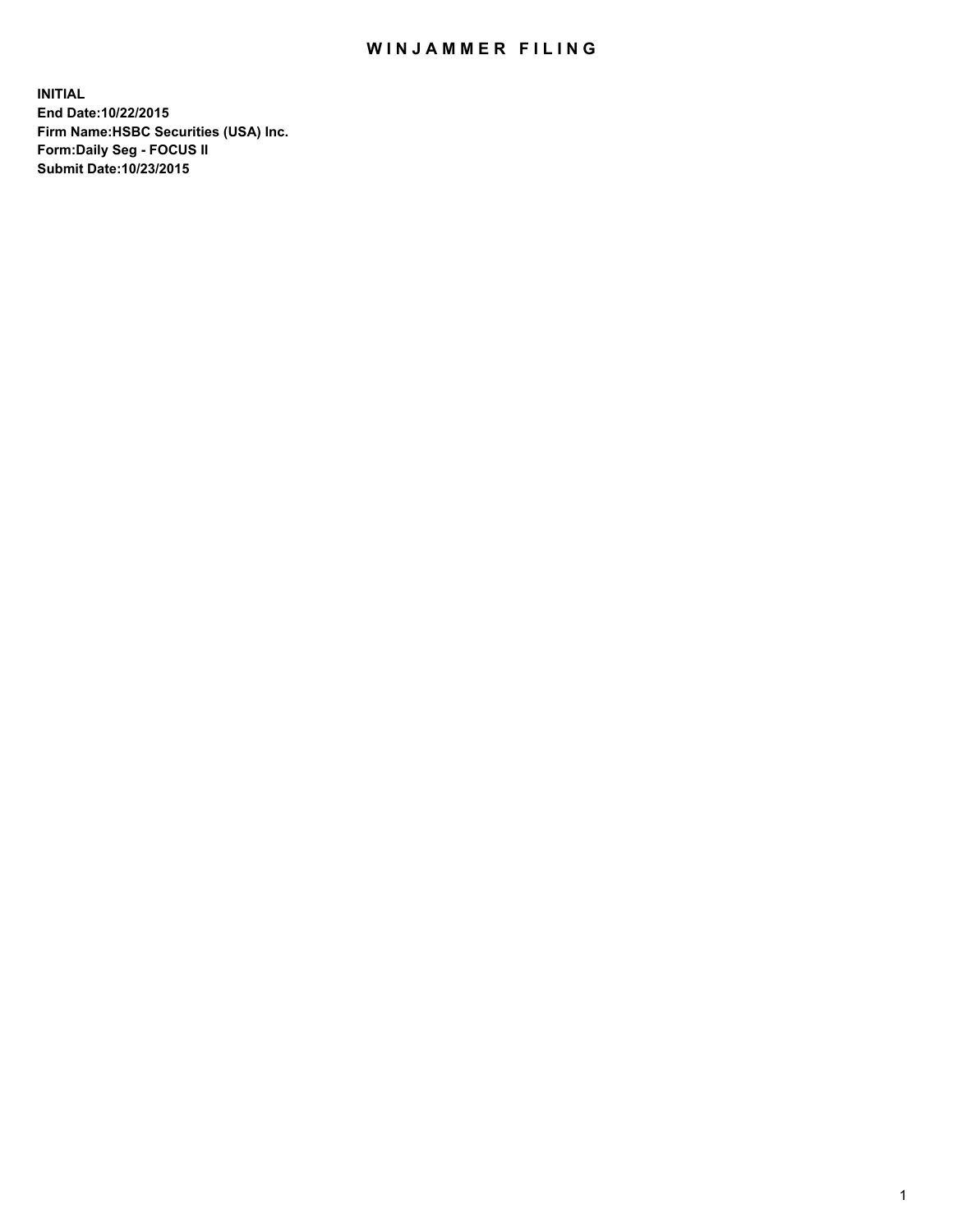## **INITIAL End Date:10/22/2015 Firm Name:HSBC Securities (USA) Inc. Form:Daily Seg - FOCUS II Submit Date:10/23/2015 Daily Segregation - Cover Page**

| Name of Company<br><b>Contact Name</b><br><b>Contact Phone Number</b><br><b>Contact Email Address</b>                                                                                                                                                                                                                         | <b>HSBC Securities (USA) Inc.</b><br><b>Steven Richardson</b><br>212-525-6445<br>steven.richardson@us.hsbc.com |
|-------------------------------------------------------------------------------------------------------------------------------------------------------------------------------------------------------------------------------------------------------------------------------------------------------------------------------|----------------------------------------------------------------------------------------------------------------|
| FCM's Customer Segregated Funds Residual Interest Target (choose one):<br>a. Minimum dollar amount: ; or<br>b. Minimum percentage of customer segregated funds required: % ; or<br>c. Dollar amount range between: and; or<br>d. Percentage range of customer segregated funds required between:% and%.                       | 110,000,000<br><u>0</u><br>0 <sub>0</sub><br>0 <sub>0</sub>                                                    |
| FCM's Customer Secured Amount Funds Residual Interest Target (choose one):<br>a. Minimum dollar amount: ; or<br>b. Minimum percentage of customer secured funds required:%; or<br>c. Dollar amount range between: and; or<br>d. Percentage range of customer secured funds required between:% and%.                           | 10,000,000<br><u>0</u><br>0 <sub>0</sub><br>0 <sub>0</sub>                                                     |
| FCM's Cleared Swaps Customer Collateral Residual Interest Target (choose one):<br>a. Minimum dollar amount: ; or<br>b. Minimum percentage of cleared swaps customer collateral required:%; or<br>c. Dollar amount range between: and; or<br>d. Percentage range of cleared swaps customer collateral required between:% and%. | 90,000,000<br><u>0</u><br>0 <sub>0</sub><br>0 <sub>0</sub>                                                     |

Attach supporting documents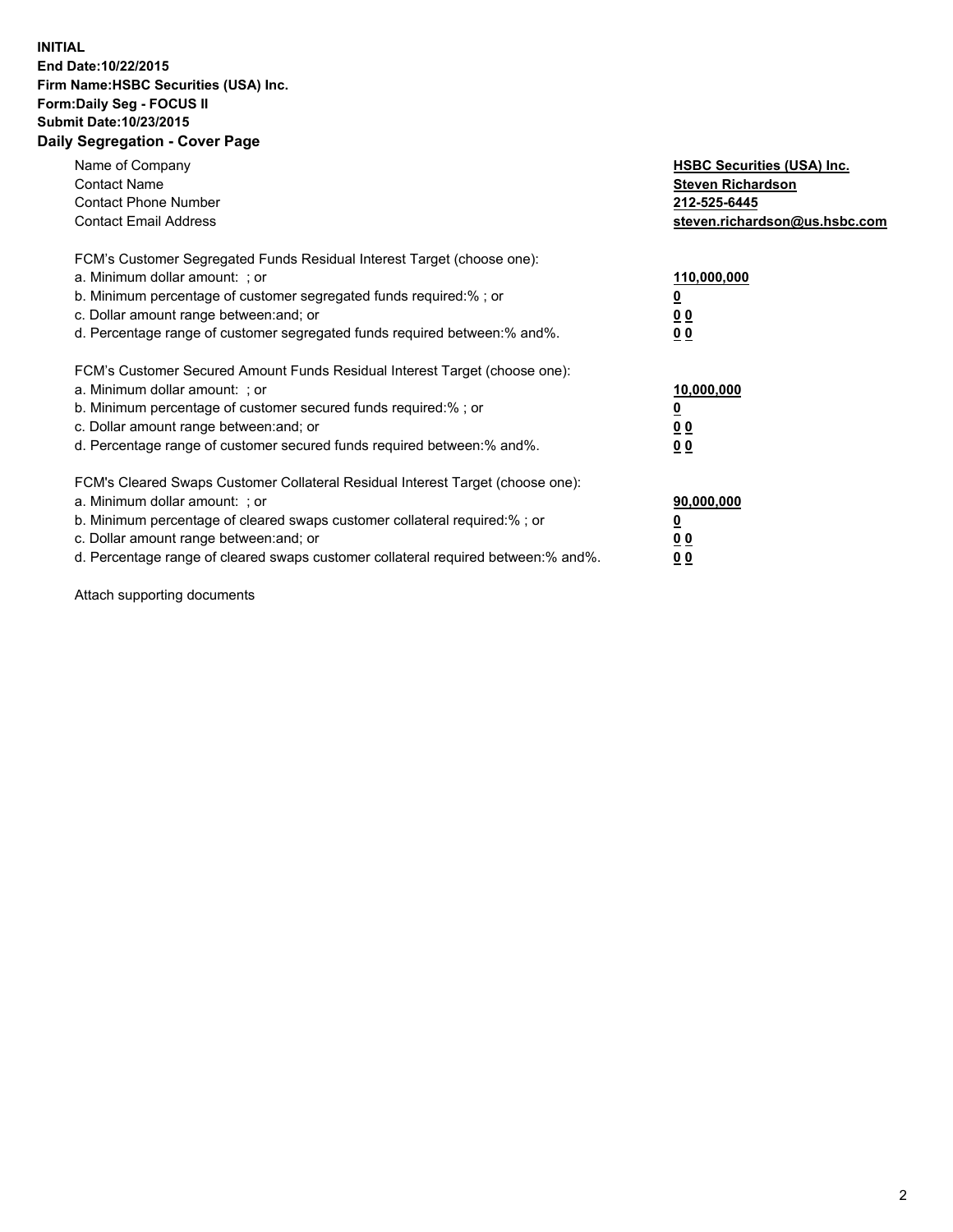**INITIAL End Date:10/22/2015 Firm Name:HSBC Securities (USA) Inc. Form:Daily Seg - FOCUS II Submit Date:10/23/2015 Daily Segregation - Secured Amounts** Foreign Futures and Foreign Options Secured Amounts Amount required to be set aside pursuant to law, rule or regulation of a foreign government or a rule of a self-regulatory organization authorized thereunder **0** [7305] 1. Net ledger balance - Foreign Futures and Foreign Option Trading - All Customers A. Cash **72,509,066** [7315] B. Securities (at market) **106,055,488** [7317] 2. Net unrealized profit (loss) in open futures contracts traded on a foreign board of trade **-35,390,751** [7325] 3. Exchange traded options a. Market value of open option contracts purchased on a foreign board of trade **0** [7335] b. Market value of open contracts granted (sold) on a foreign board of trade **0** [7337] 4. Net equity (deficit) (add lines 1. 2. and 3.) **143,173,803** [7345] 5. Account liquidating to a deficit and account with a debit balances - gross amount **22,789,523** [7351] Less: amount offset by customer owned securities **-13,669,570** [7352] **9,119,953** [7354] 6. Amount required to be set aside as the secured amount - Net Liquidating Equity Method (add lines 4 and 5) **152,293,756** [7355] 7. Greater of amount required to be set aside pursuant to foreign jurisdiction (above) or line 6. **152,293,756** [7360] FUNDS DEPOSITED IN SEPARATE REGULATION 30.7 ACCOUNTS 1. Cash in banks A. Banks located in the United States **21,084,697** [7500] B. Other banks qualified under Regulation 30.7 **0** [7520] **21,084,697** [7530] 2. Securities A. In safekeeping with banks located in the United States **60,184,232** [7540] B. In safekeeping with other banks qualified under Regulation 30.7 **0** [7560] **60,184,232** [7570] 3. Equities with registered futures commission merchants A. Cash **0** [7580] B. Securities **0** [7590] C. Unrealized gain (loss) on open futures contracts **0** [7600] D. Value of long option contracts **0** [7610] E. Value of short option contracts **0** [7615] **0** [7620] 4. Amounts held by clearing organizations of foreign boards of trade A. Cash **0** [7640] B. Securities **0** [7650] C. Amount due to (from) clearing organization - daily variation **0** [7660] D. Value of long option contracts **0** [7670] E. Value of short option contracts **0** [7675] **0** [7680] 5. Amounts held by members of foreign boards of trade A. Cash **107,869,461** [7700] B. Securities **45,871,256** [7710] C. Unrealized gain (loss) on open futures contracts **-35,390,751** [7720] D. Value of long option contracts **0** [7730] E. Value of short option contracts **0** [7735] **118,349,966** [7740] 6. Amounts with other depositories designated by a foreign board of trade **0** [7760] 7. Segregated funds on hand **0** [7765] 8. Total funds in separate section 30.7 accounts **199,618,895** [7770] 9. Excess (deficiency) Set Aside for Secured Amount (subtract line 7 Secured Statement Page 1 from Line 8) **47,325,139** [7380] 10. Management Target Amount for Excess funds in separate section 30.7 accounts **10,000,000** [7780]

11. Excess (deficiency) funds in separate 30.7 accounts over (under) Management Target **37,325,139** [7785]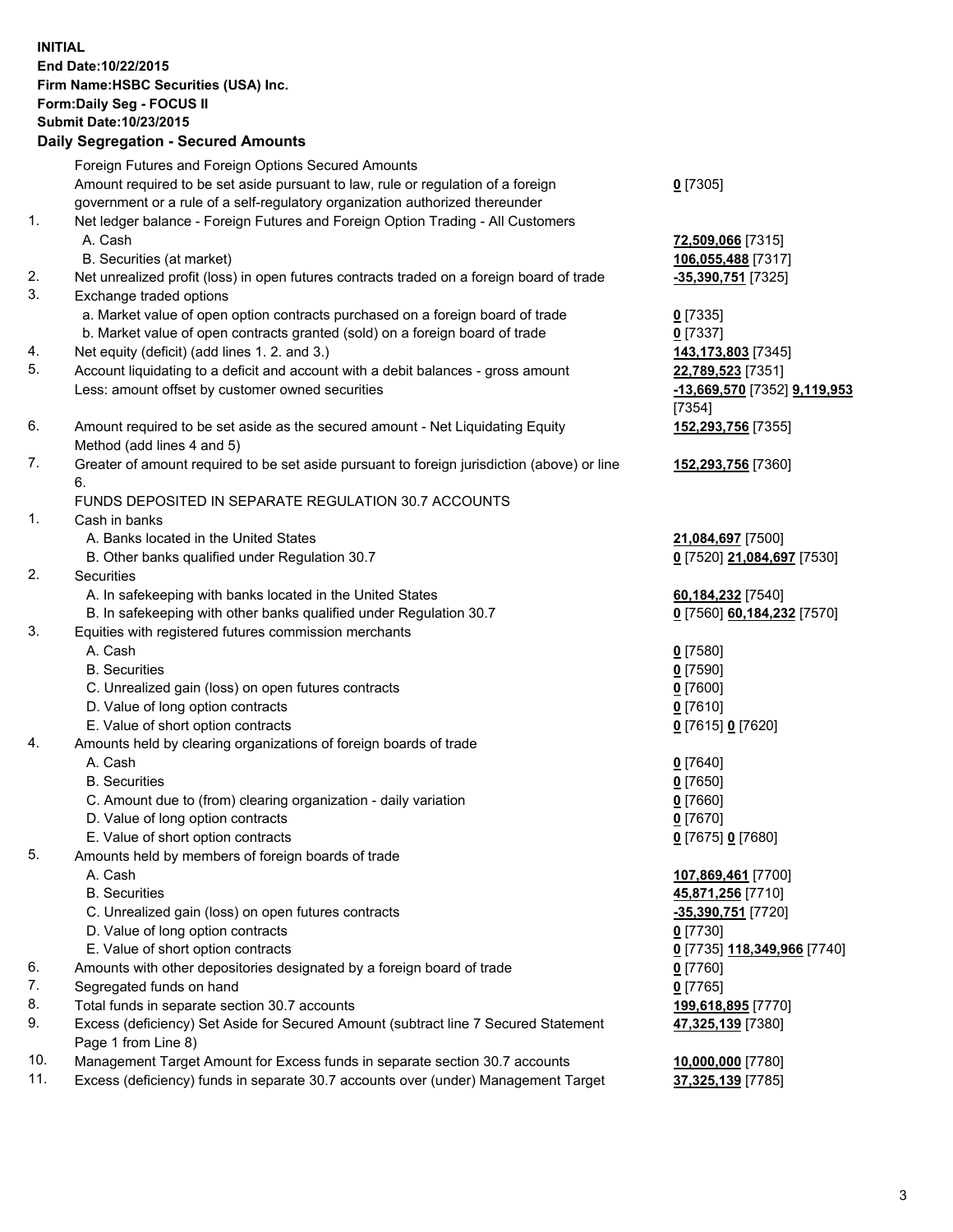|     | <b>INITIAL</b><br>End Date: 10/22/2015<br>Firm Name: HSBC Securities (USA) Inc.<br>Form: Daily Seg - FOCUS II |                              |  |  |  |
|-----|---------------------------------------------------------------------------------------------------------------|------------------------------|--|--|--|
|     | Submit Date: 10/23/2015                                                                                       |                              |  |  |  |
|     | Daily Segregation - Segregation Statement                                                                     |                              |  |  |  |
|     | SEGREGATION REQUIREMENTS(Section 4d(2) of the CEAct)                                                          |                              |  |  |  |
| 1.  | Net ledger balance                                                                                            |                              |  |  |  |
|     | A. Cash                                                                                                       | 149,177,059 [7010]           |  |  |  |
|     | B. Securities (at market)                                                                                     | 958,136,154 [7020]           |  |  |  |
| 2.  | Net unrealized profit (loss) in open futures contracts traded on a contract market                            | 343,874,410 [7030]           |  |  |  |
| 3.  | Exchange traded options                                                                                       |                              |  |  |  |
|     | A. Add market value of open option contracts purchased on a contract market                                   | 161,025,226 [7032]           |  |  |  |
|     | B. Deduct market value of open option contracts granted (sold) on a contract market                           | -32,086,556 [7033]           |  |  |  |
| 4.  | Net equity (deficit) (add lines 1, 2 and 3)                                                                   | 1,580,126,293 [7040]         |  |  |  |
| 5.  | Accounts liquidating to a deficit and accounts with                                                           |                              |  |  |  |
|     | debit balances - gross amount                                                                                 | 39,493,666 [7045]            |  |  |  |
|     | Less: amount offset by customer securities                                                                    | -39,493,614 [7047] 52 [7050] |  |  |  |
| 6.  | Amount required to be segregated (add lines 4 and 5)                                                          | 1,580,126,345 [7060]         |  |  |  |
|     | FUNDS IN SEGREGATED ACCOUNTS                                                                                  |                              |  |  |  |
| 7.  | Deposited in segregated funds bank accounts                                                                   |                              |  |  |  |
|     | A. Cash                                                                                                       | 147,024,299 [7070]           |  |  |  |
|     | B. Securities representing investments of customers' funds (at market)                                        | $0$ [7080]                   |  |  |  |
|     | C. Securities held for particular customers or option customers in lieu of cash (at<br>market)                | 235,479,897 [7090]           |  |  |  |
| 8.  | Margins on deposit with derivatives clearing organizations of contract markets                                |                              |  |  |  |
|     | A. Cash                                                                                                       | 29,509,466 [7100]            |  |  |  |
|     | B. Securities representing investments of customers' funds (at market)                                        | 267,830,649 [7110]           |  |  |  |
|     | C. Securities held for particular customers or option customers in lieu of cash (at<br>market)                | 722,656,257 [7120]           |  |  |  |
| 9.  | Net settlement from (to) derivatives clearing organizations of contract markets                               | 72,683,940 [7130]            |  |  |  |
| 10. | Exchange traded options                                                                                       |                              |  |  |  |
|     | A. Value of open long option contracts                                                                        | 161,025,226 [7132]           |  |  |  |
|     | B. Value of open short option contracts                                                                       | -32,086,556 [7133]           |  |  |  |
| 11. | Net equities with other FCMs                                                                                  |                              |  |  |  |
|     | A. Net liquidating equity                                                                                     | 102,636,994 [7140]           |  |  |  |
|     | B. Securities representing investments of customers' funds (at market)                                        | $0$ [7160]                   |  |  |  |
|     | C. Securities held for particular customers or option customers in lieu of cash (at<br>market)                | $0$ [7170]                   |  |  |  |
| 12. | Segregated funds on hand                                                                                      | $0$ [7150]                   |  |  |  |
| 13. | Total amount in segregation (add lines 7 through 12)                                                          | 1,706,760,172 [7180]         |  |  |  |
| 14. | Excess (deficiency) funds in segregation (subtract line 6 from line 13)                                       | 126,633,827 [7190]           |  |  |  |
| 15. | Management Target Amount for Excess funds in segregation                                                      | 110,000,000 [7194]           |  |  |  |
| 16. | Excess (deficiency) funds in segregation over (under) Management Target Amount                                | 16,633,827 [7198]            |  |  |  |

16. Excess (deficiency) funds in segregation over (under) Management Target Amount Excess